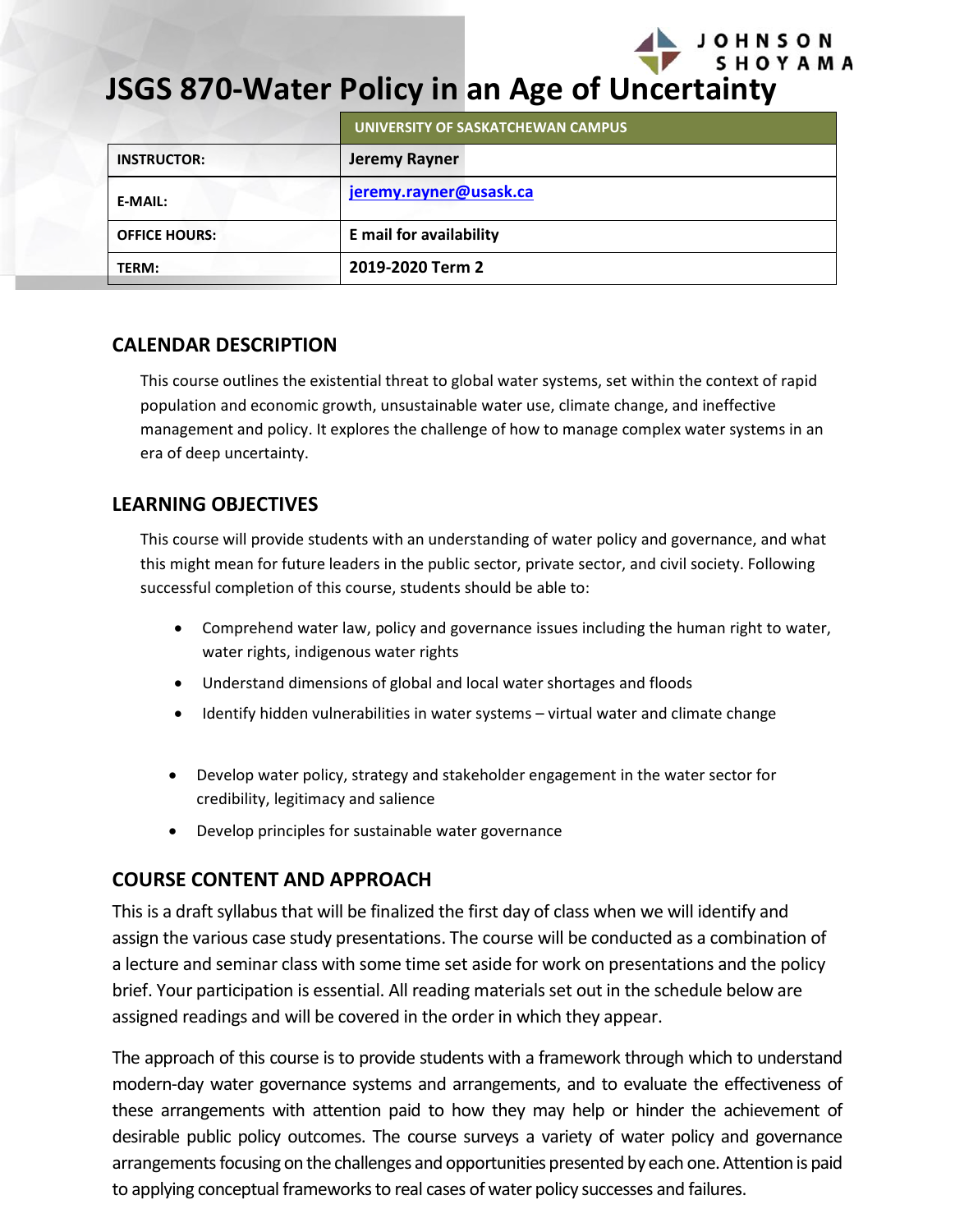# **COURSE OUTLINE AND ASSIGNMENTS**

#### **Session 1 – Introduction to water governance and water policy**

Water governance sets the context for water policy. Governance is a term describing how people are organized and how the authority to take and implement decisions is distributed among them. It has become an accepted part of the lexicon in policy, adminstrative and business circles. How is the water governance system conceptualized? What do we mean by governance arrangements and governance architectures? What are the dominant institutions and organizations? What are some of the key trends and issues?

#### REQUIRED READINGS:

Van Kersbergen, K. van Waarden, F. 2004. 'Governance' as a bridge between disciplines: Crossdisciplinary inspiration regarding shifts in governance and problems of governability, accountability and legitimacy. *European Journal of Political Research* 43(2):143 – 171.

Head, B. 2010. *Wicked Problems in Water Governance: Paradigm Changes to Promote Water Sustainability and Address Planning Uncertainty.* Urban Water Security Research Alliance Technical Report No. 38.

**[www.schoolofpublicpolicy.sk.ca](http://www.schoolofpublicpolicy.sk.ca/)**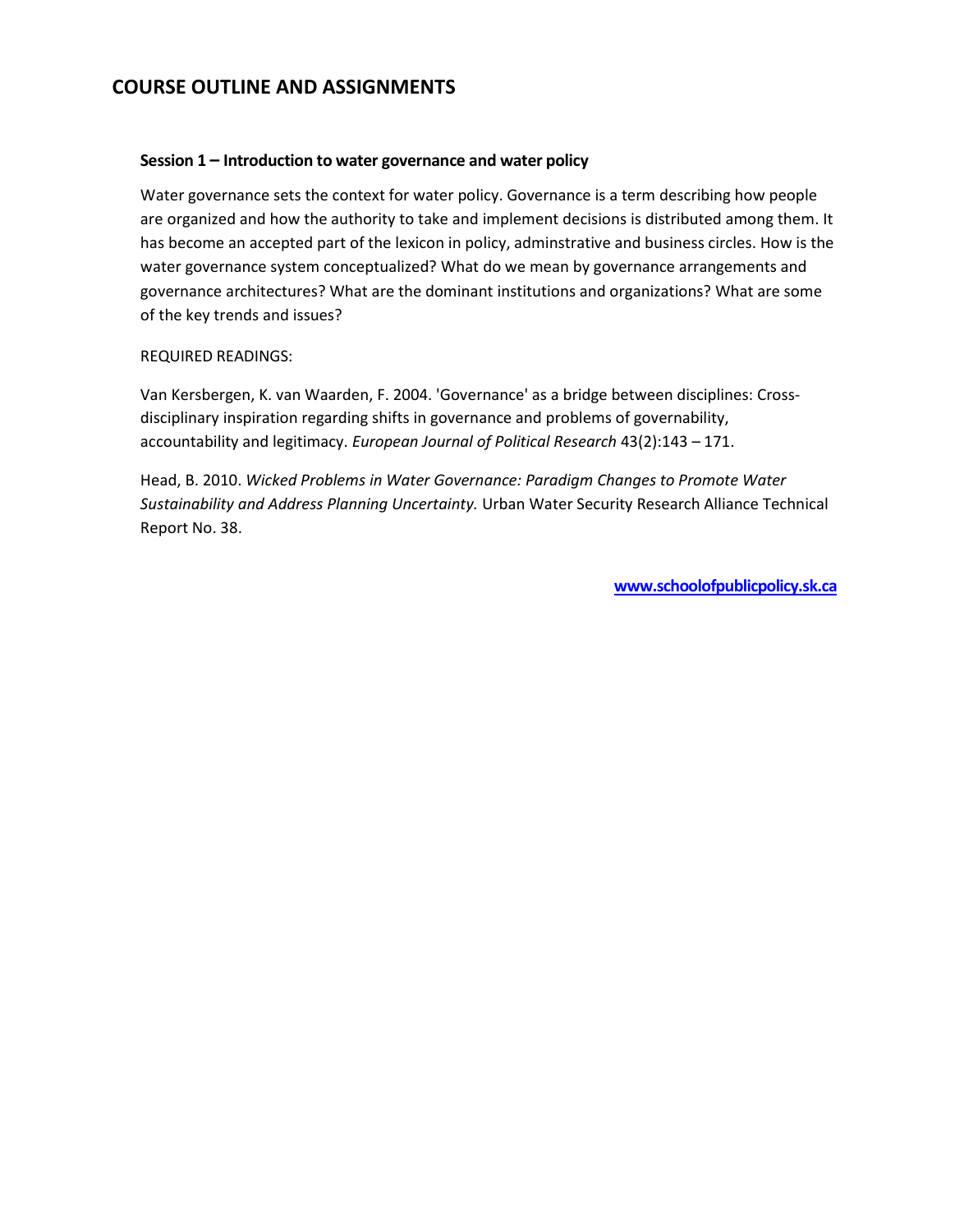

#### **Session 2 – What Makes Water a Policy Problem? Policy and Policy Instruments**

What makes something in the world a "problem" that requires the attention of policy makers? How does the process of policy development (ideally) unfold? What kinds of policy instruments are commonly found in the policy toolbox and what are their relative merits in addressing water policy issues?

#### *Case Study #1 (by Instructor)*

REQUIRED READINGS:

Manitoba, Office of the Auditor General. 2011. A Guide to Policy Development. <https://www.oag.mb.ca/wp-content/uploads/2011/06/PolicyDevelopmentGuide.pdf>

Campbell, H., et al. Prices, Devices, People, or Rules: The Relative Effectiveness of Policy Instruments in Water Conservation. *Review of Policy Research* 21(5): 637-662.

### **Session 3 –Varieties of Governance: Multi-level governance, Adaptive governance, Anticipatory governance**

What theories and frameworks inform contemporary thinking about environmental governance? What approaches should we take in developing governance strategies that respond to the specific challenges of water governance?

#### *Case Study #2*

REQUIRED READINGS:

Quay, R. 2010. Anticipatory governance: A tool for climate change adaptation. *Journal of the American Planning Association*. 76(4): 496-511.

Hurlbert, M. 2009. Comparative Water Governance in the Four Western Provinces*. Prairie Forum*, a special edition on climate change. 34 (1): 45-77.

Huitema, D. et al. 2009. Adaptive Water Governance: Assessing the Institutional Prescriptions of Adaptive (Co-)Management from a Governance Perspective and Defining a Research Agenda. *Ecology and Society* 14(1): 26.

#### **Session 4 – Science and Policy**

As is the case with many other policy fields involving the management of natural systems, we have recently witnessed a strong emphasis on ensuring that water policy is "evidence based", where "evidence" means peer-reviewed science. Concerns about climate change impacts on water have only reinforced this emphasis. Under what circumstances is "evidence-based" policy possible or even desirable?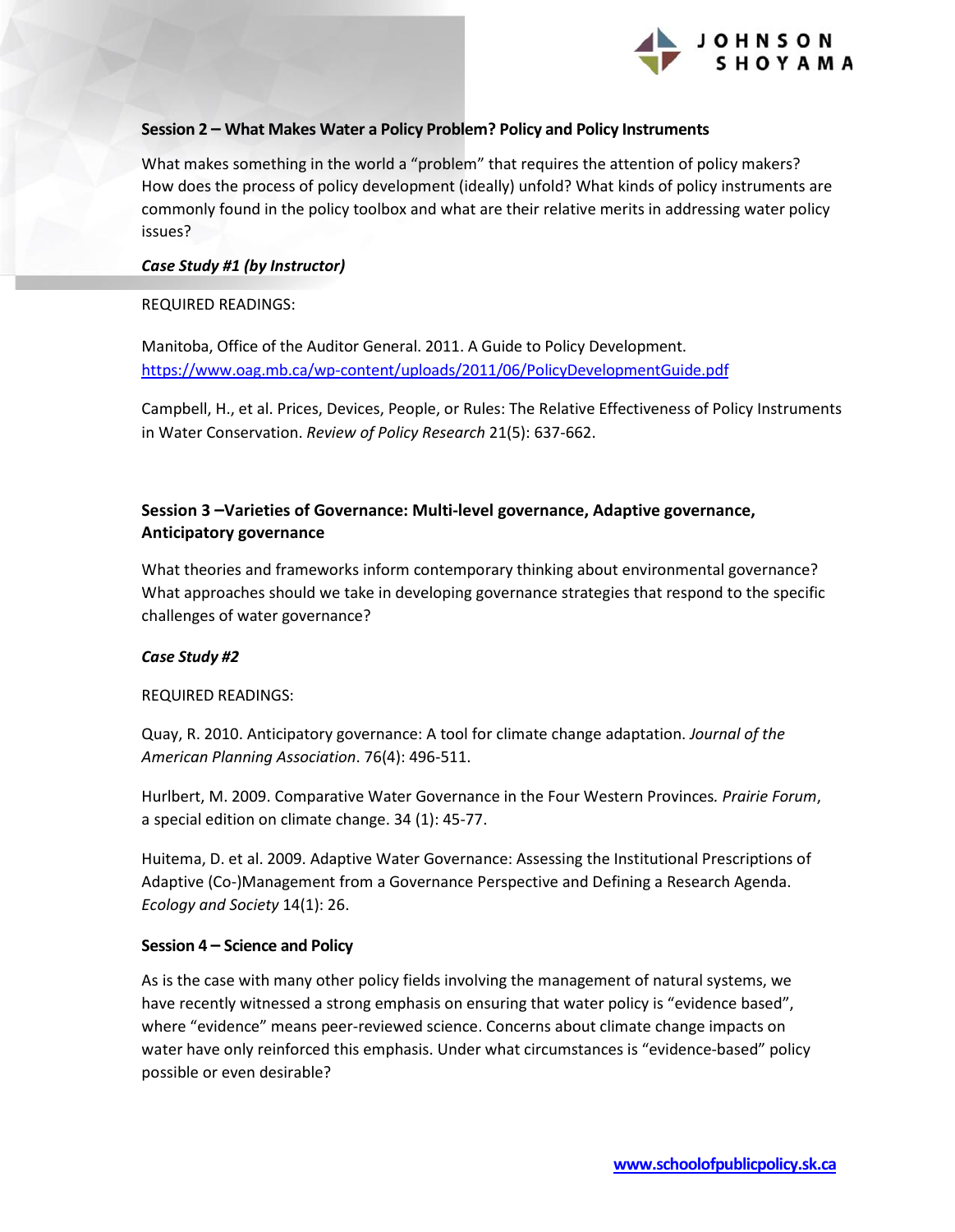

#### *Case Study #3*

#### REQUIRED READINGS:

Head. B. 2010. Water policy—Evidence, learning and the governance of uncertainty. *Policy and Society* 29 171–180

Feidman, D.L. Ingram H.M. 2009. Making science useful to decision makers: Climate forecasts, water management, and knowledge networks. *Weather, Climate and Society*. <https://journals.ametsoc.org/doi/pdf/10.1175/2009WCAS1007.1>

## **Session 5 – Framing or When is a Problem Not a Problem (or Somebody Else's Problem)? Complexity, "Wickedness", Security, the Nexus, Virtual Water and More**

As we saw in session #2, how something is "framed" as a problem that needs attention will have a significant impact on who is charged with the responsibility of addressing it and what tools they are likely to use to do so. Here we look at some common framings in the water policy literature and their likely consequences for policy development.

#### *Case Study #4*

REQUIRED READINGS:

Cook, C. Bakker, K. 2012. Water Security – Debating an Emerging Paradigm. *Global Environmental Change* 22(1): 94-102.

Cairns, R. Krzywoszynska, A. 2016. Anatomy of a buzzword: the emergence of 'the water-energyfood nexus' in UK natural resource debates. *Environmental Science and Policy* 64: 164-170.

#### **Session 6 – Evaluating Policy (1): Efficiency**

In the next three classes, we'll look at the most common criteria that are used to assess the relative merits of different policy options and the typical policy instruments that are associated with a partiality for one kind of criterion over another. We start with efficiency and the role of economic instruments in water policy.

#### *Case Study #5*

REQUIRED READINGS:

Mickwitz, P. 2003. A Framework for Evaluating Environmental Policy Instruments: Context and Key Concepts. *Evaluation* 9(4): 415–436/

Sjödin, J., Zaeske, A., Joyce, J. 2016, Pricing instruments for sustainable water management. Working paper Nr. 28. SIWI, Stockholm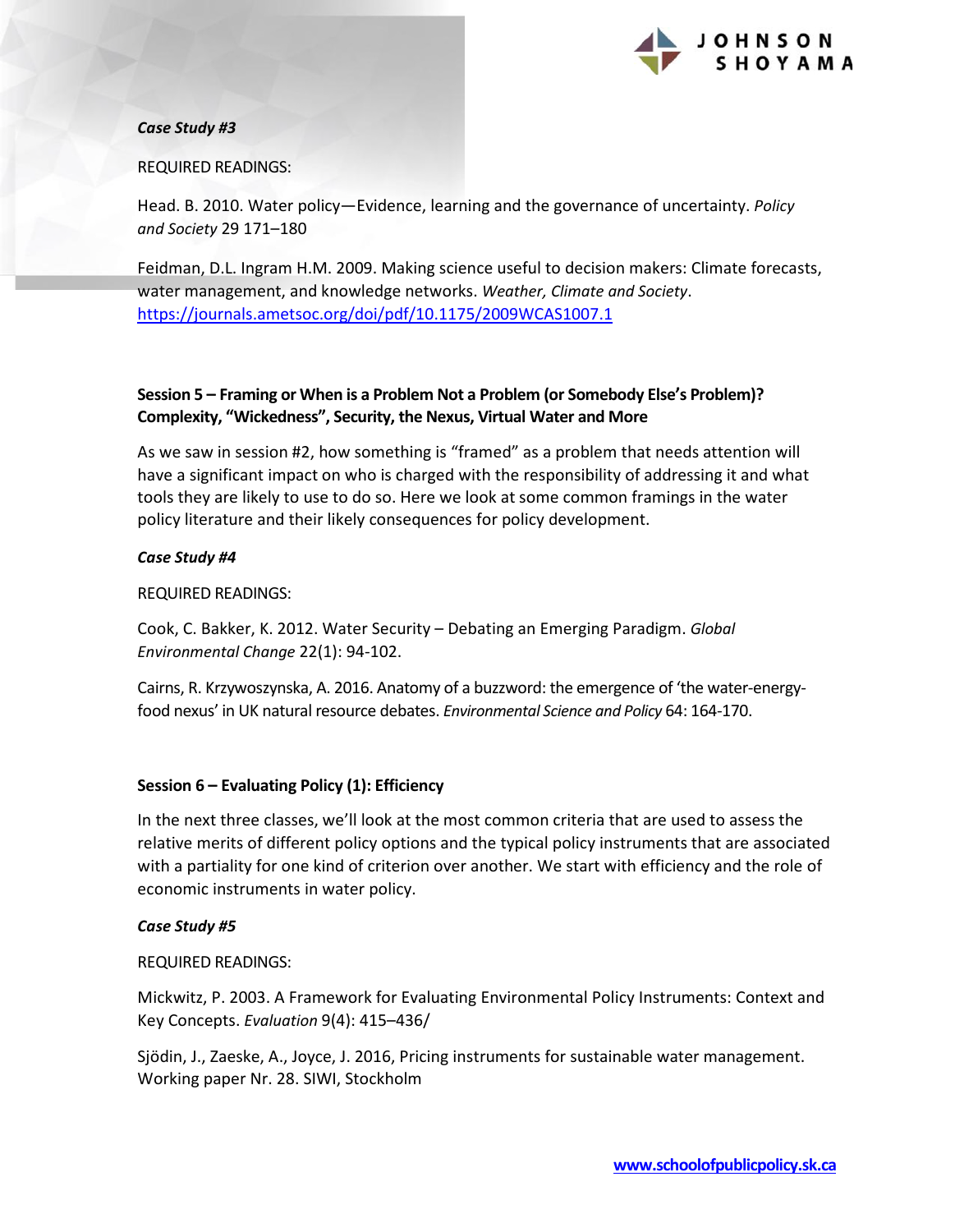

#### **Session 7: Evaluating Policy (2): Justice**

Next, we consider the criterion of justice in the broader sense of the distributive fairness of policy outcomes. This sense of a "just policy" is often overlooked because it is more difficult to operationalize than efficiency or legality but it is increasingly important in a whole range of resource policy fields, including water.

#### *Case Study #6*

REQUIRED READINGS**:**

Chan, N. 2012. Urban Water Pricing: Equity and Affordability. [http://www.globalwaterforum.org/wp-content/uploads/2012/04/Urban-water-pricing-Equity](http://www.globalwaterforum.org/wp-content/uploads/2012/04/Urban-water-pricing-Equity-and-affordability-GWF-1209.pdf)[and-affordability-GWF-1209.pdf](http://www.globalwaterforum.org/wp-content/uploads/2012/04/Urban-water-pricing-Equity-and-affordability-GWF-1209.pdf) 

Bakker, K. 2007. The 'Commons' versus the 'commodity': Alter-globalization, antiprivatization and the human right to water in the global south. *Antipode* 39(3) 430-449.

#### **Session 8: Evaluating Policy (3): Legality**

Laws are an important part of any water policy framework in most jurisdictions. Changing laws is usually difficult and requires the expenditure of political capital to overcome the opposition of those who benefit from the current arrangements. Constitutional change is especially difficult. A key question that most policy makers will ask when they receive a policy recommendation is "will it require a change in the law?" We explore these ideas in the context of the continuing scandal of access to water for Canada's indigenous peoples.

#### *Case Study #7*

REQUIRED READINGS:

Boyd, D. 2011. No Taps, No Toilets: First Nations and the Constitutional Right to Water in Canada. *McGill Law Journal* 57

White et al. 2012. Water and Indigenous Peoples: Canada's Paradox. *The International Indigenous Policy Journal*. 3(3)

## **Session 9 – Governance Intersections: Harmonization or Fragmentation, Top Down or Bottom Up?**

#### *Case Study #8*

Two key fault lines should have emerged in our discussions of different water governance arrangements. The first is between those who think that successful water policy requires strong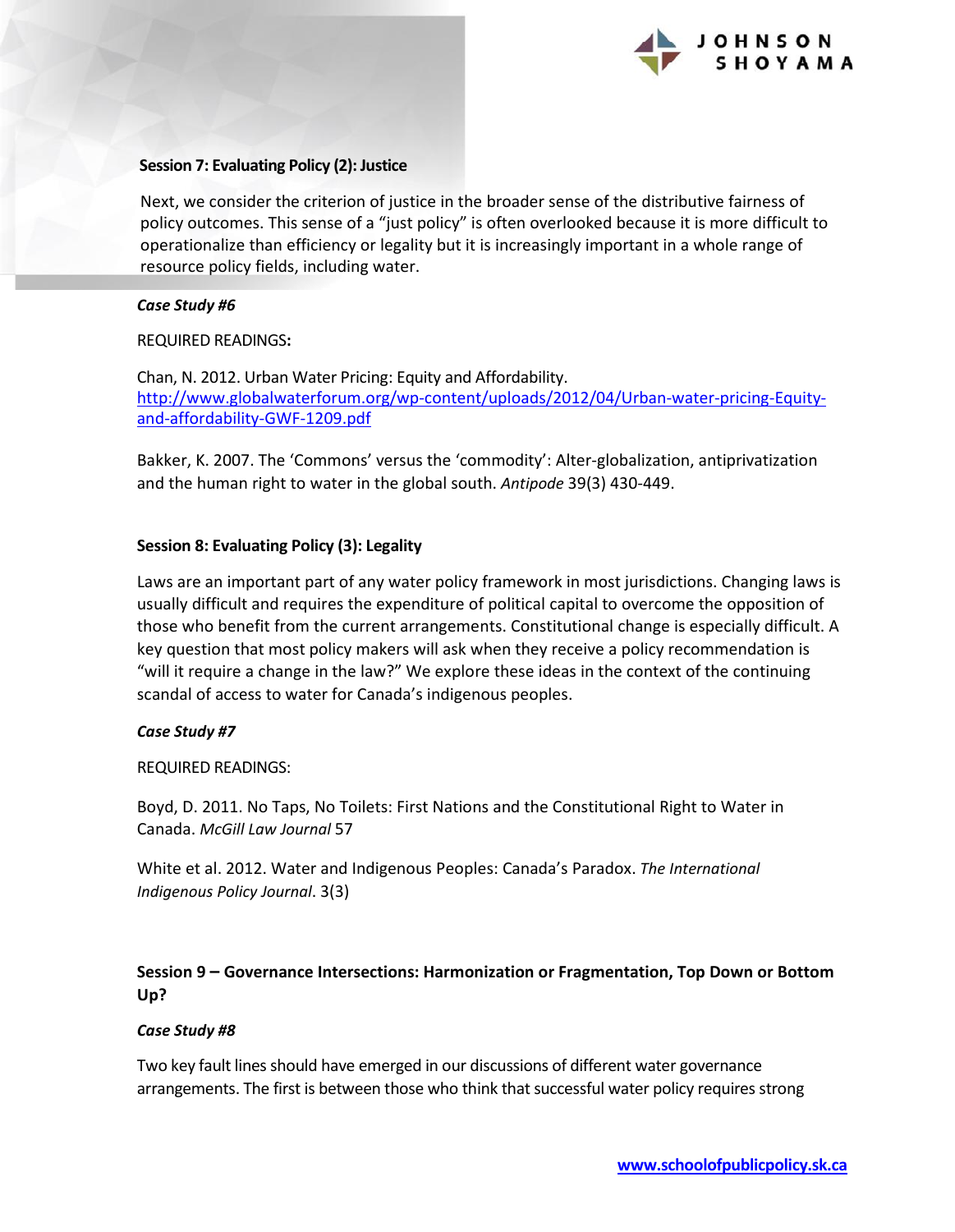

central direction, including, e.g. national water quality standards, and those who prefer a more experimental approach. The second, which, confusingly, partially overlaps with the first, is between those who think that water policy and governance needs to be expert-driven and those who think it should be participatory and community-based. We'll try to adjudicate and/or see if synthesis is possible.

#### REQUIRED READINGS:

Bakker, K. Cook, C. 2011. Water Governance in Canada: Innovation and Fragmentation, *International Journal of Water Resources Development*, 27(2): 275-289.

Pahl-Wostl, C. 2002. Towards sustainability in the water sector: The importance of human actors and processes of social learning. *Aquatic Sciences* 64 (4): 394–411.

#### **Session 10 –Case Study Mashup and Final Thoughts**

The effect of environmental and resource policy courses on students is often a sense of deep despair and hopelessness at the state of the world and at our seeming inability to change things for the better. In this final class, everyone will revisit their case study presentations and identify the challenges and opportunities for better policy and governance.

# **DESCRIPTION OF ASSIGNMENTS AND EVALUATION:**

#### **Participation: 15%**

All students are expected to participate in seminar discussions, share their ideas, and engage in conversations with the goal of clarifying or advancing the course content

#### **Policy Brief: 35%**

You will pick a contemporary water policy issue in any jurisdiction with which you are familiar and write a two-page policy brief using the Government of Saskatchewan template that will be presented and discussed in the first class. This assignment is due by midnight on March 10<sup>th</sup> by [email: jeremy.rayner@usask.ca](mailto:jeremy.rayner@usask.ca)

#### **Session Reviews: 20%**

This assignment consists of six "session reviews" of classes 2-4 and 6-9. These short review assignments involve answering questions about the readings and class discussion in order to demonstrate competency and understanding and are worth 2-4% each. The question will be available on Blackboard shortly after the class ends and answers should be returned by email any time before midnight the same day. You do not have to complete the session review questions that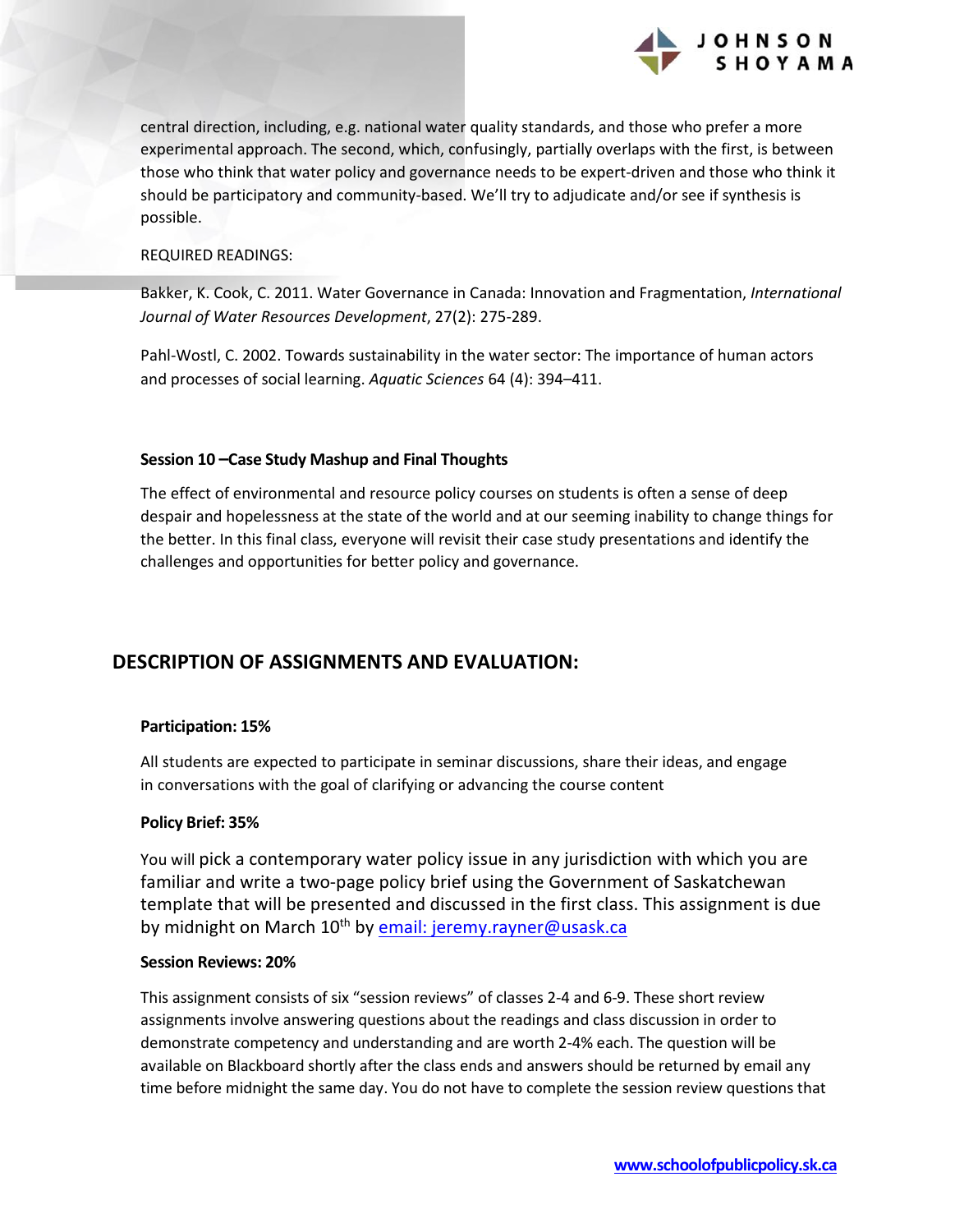

are due on the same day when you have a case study presentation due (so each student will answer six rather than seven sets of questions).

#### **Case Study Presentation:** 30%

Case studies are an important part of the water policy literature and, for many of these famous cases (e.g., Flint, Cape Town, Southern California, the Murray-Darling basin), the essential features will be familiar to you from other classes in your program. Your task here is to take the governance and policy concepts learned in the previous day's class and show how they help us understand features of the governance and policy challenges in these cases. Marks will be allocated based on how well you are able to identify the key issues, your ability to link these issues with the theory and material discussed in the previous class(es), and how you defend your analysis and recommendations. You should use a slide deck as part of your presentation, which should be submitted as part of the assignment. Students will complete this assignment in pairs and case studies will be identified and allocated in the first class.

# **JSGS GRADE DESCRIPTORS**

*85+ excellent:* A superior performance with consistent strong evidence of

- a comprehensive, incisive grasp of the subject matter;
- an ability to make insightful critical evaluation of the material given;
- an exceptional capacity for original, creative and/or logical thinking;
- an excellent ability to organize, to analyze, to synthesize, to integrate ideas, and to express thoughts fluently;
- an excellent ability to apply theories to real-world problems and intersect with related disciplines.

*80-85 Very Good:* An excellent performance with strong evidence of

- a comprehensive grasp of the subject matter;
- an ability to make sound critical evaluation of the material given;
- a very good capacity for original, creative and/or logical thinking;
- an excellent ability to organize, to analyze, to synthesize, to integrate ideas, and to express thoughts fluently;
- a strong ability to apply theories to real-world problems and intersect with related disciplines.

*75-80 Good:* A good performance with evidence of

- a substantial knowledge of the subject matter;
- a good understanding of the relevant issues and a good familiarity with the relevant literature and techniques;
- some capacity for original, creative and/or logical thinking;
- a good ability to organize, to analyze and to examine the subject material in a critical and constructive manner.